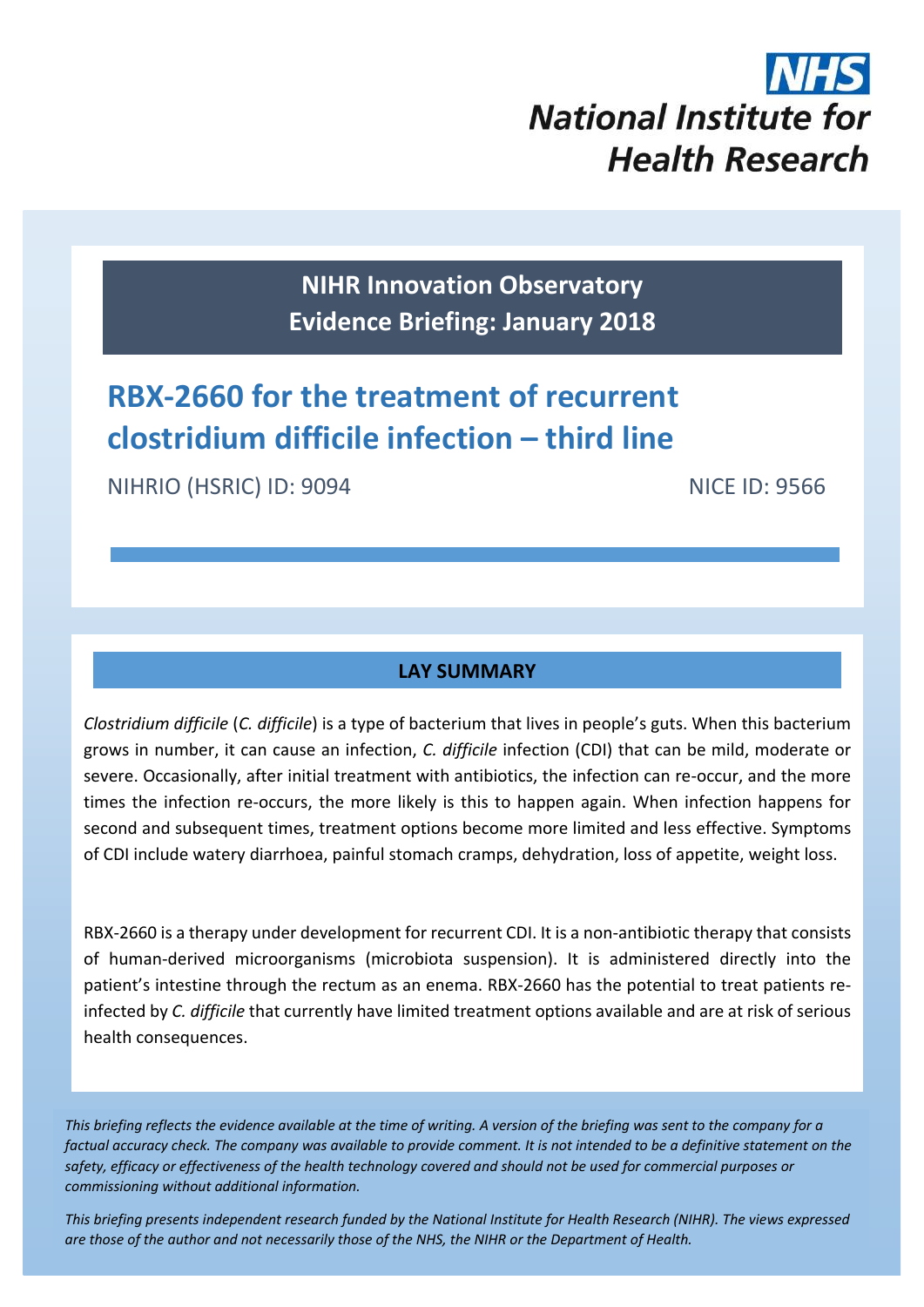#### **TARGET GROUP**

*Clostridium difficile (C. difficle)* infection (CDI) - (recurrent)

# **TECHNOLOGY**

#### **DESCRIPTION**

RBX-2660 (Microbiota Restoration Therapy™; Microbiota suspension) is a non-antibiotic therapy consisting of an intestinal preparation containing live microbes. It works by delivering human-derived microbes into a patient's intestinal tract, restoring the balance of microbes that is typically disrupted by antibiotic use. RNX-2660 is administered through rectal route which is formulated as enema.<sup>1</sup>

Antibiotic therapy is the standard treatment following an initial diagnosis of Clostridium difficile (C. difficle) infection (CDI). However, approximately 25% of patients initially cured will experience a recurrence. Each recurrence predisposes to further recurrence. After two or more episodes of recurrence, the risk of subsequent recurrence may reach 65%.<sup>2</sup> RBX-2660 is currently under development as a therapy for recurrent CDI.

In the currently ongoing phase III clinical trial (PUNCH CD3, NCT03244644), RBX-2660 is administered as an enema consisting of a microbiota suspension in a 0.9% sodium chloride irrigation USP solution and cryoprotectant. 3

RBX-2660 does not currently have Marketing Authorisation in the EU for any indication.

# <span id="page-1-1"></span>**INNOVATION and/or ADVANTAGES**

If licensed, RBX-2660 will offer the possibility to change the therapeutic options for recurrent CDI in patients who currently have few (well-tolerated) effective therapies available. RBX-2660 presents a non-antibiotic therapy option for CDI with the potential advantage of breaking recurrence cycle resulting from the frequent use of antibiotics.[6](#page-2-0)

#### <span id="page-1-0"></span>**DEVELOPER**

Rebiotix, Inc.

# **AVAILABILITY, LAUNCH or MARKETING**

RBX-2660 was designated orphan drug in the US for prevention of recurrent CDI by FDA in 2014.<sup>4</sup>

RBX-2660 received fast track designation for prevention of recurrent CDI by FDA in 2014.<sup>5</sup>

RBX-2660 was designated Breakthrough Therapy for prevention of recurrent CDI by FDA in 2015[.](#page-1-0)<sup>5</sup>

The company did not provide any marketing authorisation application plans for the EU or US.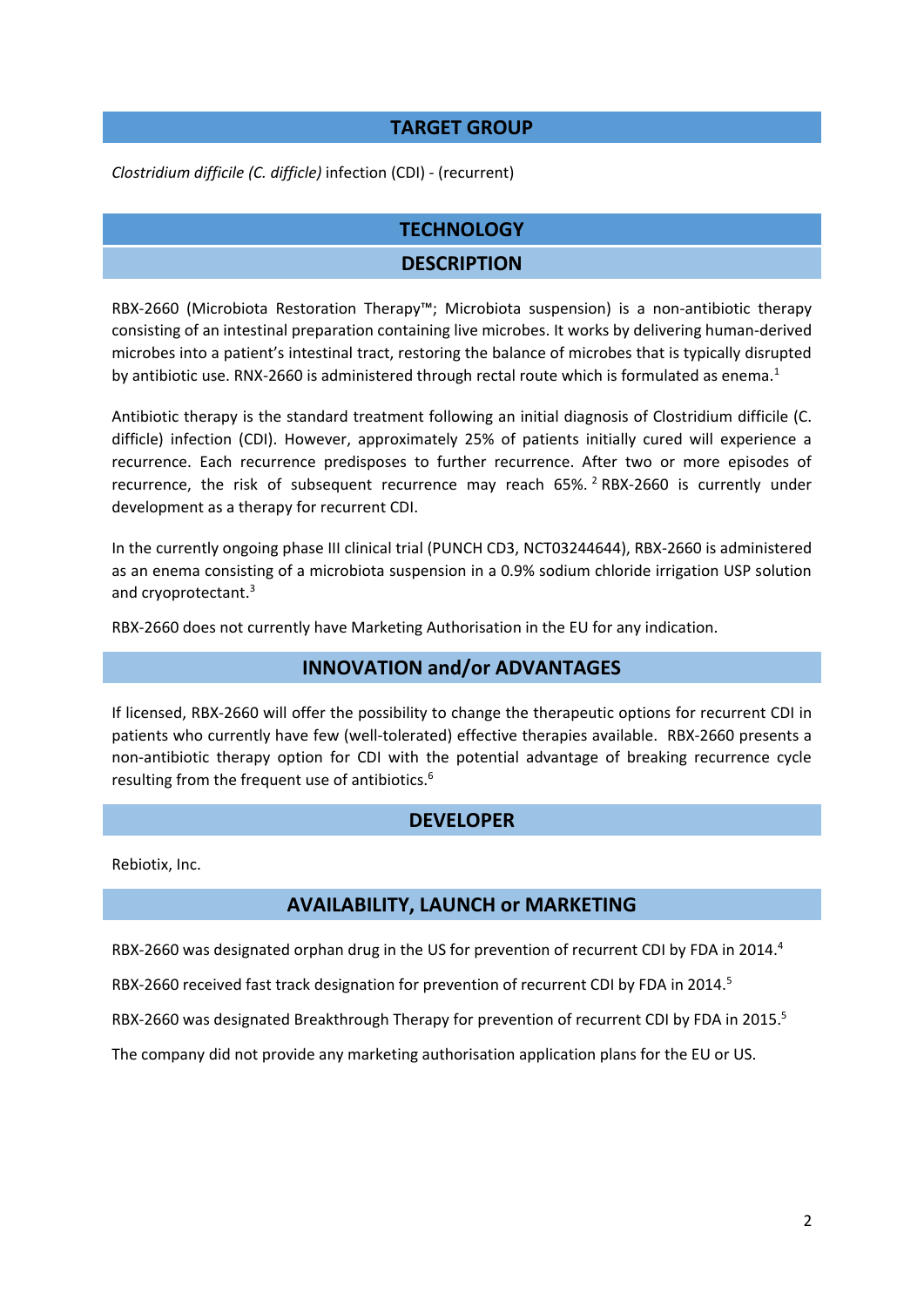# **PATIENT GROUP**

#### **BACKGROUND**

<span id="page-2-0"></span>*Clostridium difficile* (*C. difficile*) is an anaerobic, gram-positive, spore-forming, toxin-producing bacillus found in the gut.<sup>6</sup> It can be found in healthy people, where it causes no symptoms (up to 3% of adults and 66% of babies)[.](#page-2-1)<sup>7</sup> Interest in this organism developed when it was demonstrated to be the causative agent of most cases of infectious postantibiotic colitis. [6](#page-2-0) *C. difficile* causes disease when the normal bacteria in the gut are disadvantaged, usually by someone taking antibiotics<sup>[6](#page-2-0)</sup> particularly the elderly and people whose immune systems are compromised. [7](#page-2-1) This allows *C. difficile* to grow to unusually high levels. It also allows the toxin that some strains of *C. difficile* produce to reach levels where it attacks the intestines and causes mild to severe diarrhoea.<sup>[6](#page-2-0)</sup> C. difficile can lead to more serious infections of the intestines with severe inflammation of the bowel (pseudomembranous colitis).[8](#page-2-2) Other factors for infection include advanced age (greater than 65 years), antibiotic use, severe illness, and hospitalization. Secondary factors that also increase the risk include gastric acid suppression (with proton pump inhibitors or histamine-2 receptor antagonists), gastrointestinal procedures, chemotherapy, residence at a long-term care facility, inflammatory bowel disease, and immunosuppression.<sup>[8](#page-2-2)</sup>

<span id="page-2-1"></span>*Clostridium difficile* infection (CDI) is the most frequent cause of nosocomial diarrhoea. It has become a significant dilemma in the treatment of patients and causes increasing morbidity that, in extreme cases, may result in death. Persistent and recurrent disease hamper attempts at eradication of this infection. Infection can occur by ingestion of the bacteria (through contact with a contaminated environment or person).<sup>7</sup> Patients may also pass the infection to each other, making it necessary to identify and isolate infected patients. Lending to the difficulty of controlling this often indolent infection, colonization of *C. difficile* is seen in 20 to 50% of the adults in hospitals and long-term care facilities. Furthermore, there has been an increase in community-acquired CDI that may not be associated with antibiotic use or recent hospitalization.<sup>8</sup>

Recurrent CDI occurs in 20 to 30% of patients treated initially with either metronidazole or vancomycin,<sup>[7](#page-2-1)</sup> after a first recurrence, the risk of another infection increases to 45–60%.<sup>[16](#page-4-0)</sup> A variable proportion of recurrences are reinfections (20-50%) as opposed to relapses due to the same strain; relapses tend to occur in the first two weeks after treatment cessation.<sup>[16](#page-4-0)</sup> In clinical settings, it is impossible to distinguish a recurrence that develops as a relapse of CDI with the same strain of *C.*  difficile versus a reinfection that is the result of a new strain.<sup>[8](#page-2-2)</sup>

#### <span id="page-2-3"></span><span id="page-2-2"></span>**CLINICAL NEED and BURDEN OF DISEASE**

Since the early 2000s, an increased incidence and severity associated with CDI that has coincided with the emergence and rapid spread of a previously rare strain, ribotype 027. However in more recent years, data from the U.S. and Europe suggest the incidence of CDI may have reached a crescendo and is perhaps beginning to plateau.<sup>9</sup> Studies in North America and Europe have implicated the ribotype 027 strain in CDI outbreaks characterized by an increased incidence and severity, refractory to traditional therapy, and a greater risk of relapse[.](#page-2-3)<sup>9</sup>

In England, between September 2016 and September 2017, there were a total of 5,115 cases of CDI in patients aged two years and over in NHS acute trusts.<sup>10</sup> There are limited national epidemiological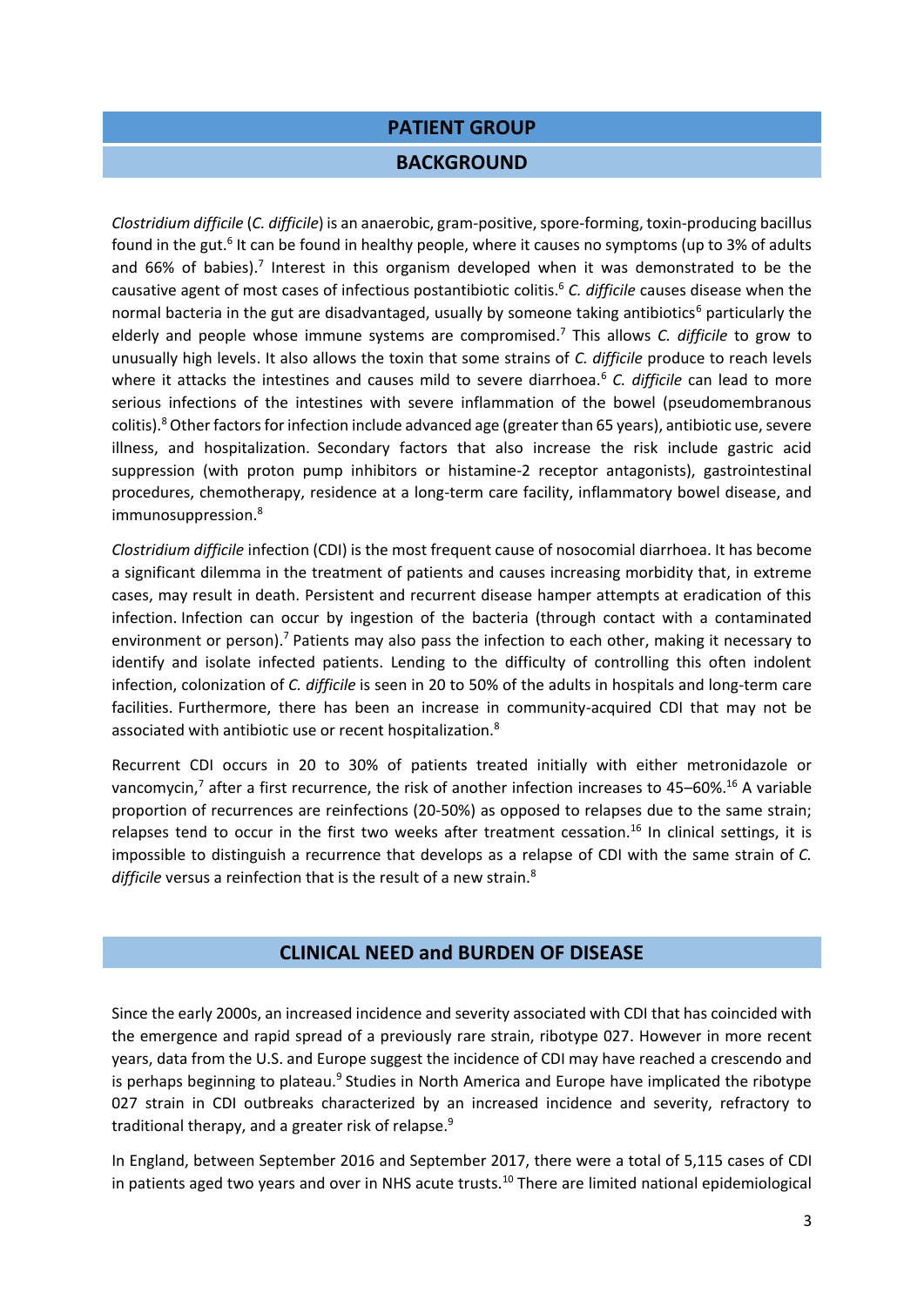data for community-associated (CA) or community onset-CDIs.<sup>11</sup> A 2010 study estimated the prevalence of community-onset CDI as 1.29 per 10,000 people in a community in the south of England.<sup>12</sup>

Hospital Episode Statistics of admitted patients for England for 2016/2017 recorded a total of 10,683 finished consultant episodes (FCE), 4,193 admissions, 86 day cases and 88,360 FCE bed days (ICD-10 code: A04.7) from enterocolitis due to Clostridium difficile.<sup>13</sup>

The number of death certificates in England and Wales mentioning *C. difficile* fell for the fifth consecutive year in 2012, from 2,053 (19.6 deaths per million population) in 2011 to 1,646 (15.3 per million) in 2012. This represents a reduction of 20% in one year. $^{14}$ 

# **PATIENT PATHWAY**

# **RELEVANT GUIDANCE**

# **NICE GUIDANCE**

- NICE technology appraisal in development. Bezlotoxumab for preventing recurrent *Clostridium difficile* infection (GID-TA10178). Expected publication date: 23 May 2018
- NICE clinical guideline. Healthcare-associated infections: prevention and control in primary and community care (CG139). Published March 2012, updated February 2017.
- NICE guideline. Antimicrobial stewardship: systems and processes for effective antimicrobial medicine use (NG15). August 2015
- NICE quality standard. Healthcare-associated infections (QS113) February 2016
- NICE quality standard. Infection prevention and control (QS61). April 2014
- NICE interventional procedures guidance. Faecal microbiota transplant for recurrent *Clostridium difficile* infection (IPG485). March 2014
- NICE public health guideline. Healthcare-associated infections: prevention and control (PH36). November 2011

# **NHS ENGLAND and POLICY GUIDANCE**

- NHS England. *Clostridium difficile* infection objectives for NHS organisation sin 2017/2018 and guidance on sanction implementation. 2017.
- NHS England. 2013/14 NHS Standard contract for specialised services for infectious diseases (Adult). B07/S/a
- NHS England. 2013/14 NHS Standard contract for high security infectious disease unit (All ages). B07/S/b

# **OTHER GUIDANCE**

- Department of Health*. Updated guidance on the diagnosis and reporting of clostridium difficile.* March 2012.
- Public Health England. Updated guidance on the management and treatment of *Clostridium difficile* infection. London: Public Health England, 2013. Debast SB, Bauer MP, Kuijper EJ. European Society of Clinical Microbiology and Infectious Diseases: Update of the Treatment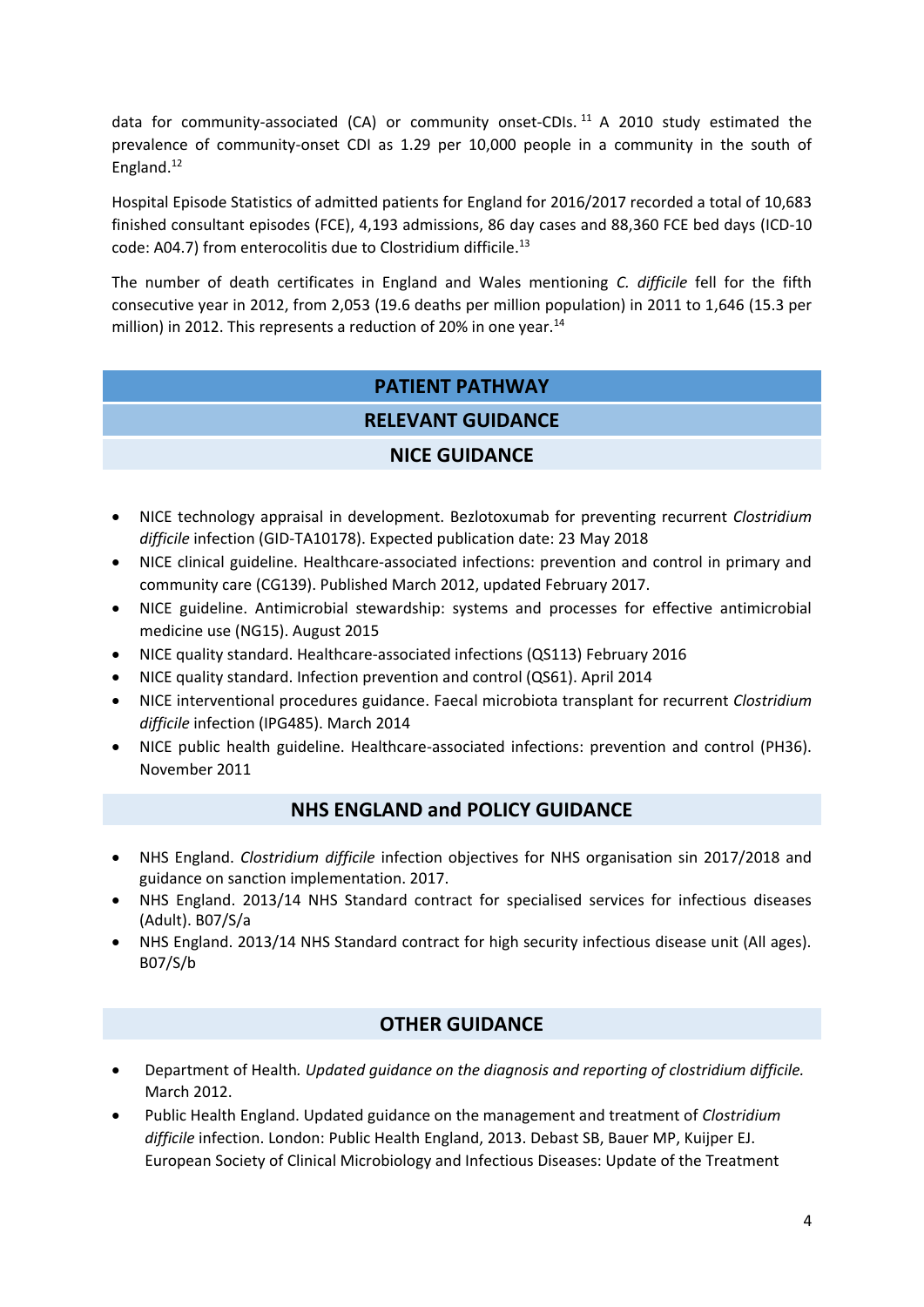Guidance Document for Clostridium difficile Infection. *Clin. Microbiol. Infect*. 2014(20),sup 2:1- 26.

#### **CURRENT TREATMENT OPTIONS**

The decision to treat CDI and the type of therapy administered depends on the severity of infection, as well as the local epidemiology and type of *C. difficile* strains present. A number of different treatment algorithms have been described in detail in the updated guidance on the management and treatment of CDI published by Public Health England (PHE) recently.[16](#page-4-0)

In 2013, the European Society of Clinical Microbiology and Infection released updated guidelines for the treatment of CDI, which include antibiotic treatment for all but very mild cases. Recommendations include the following:<sup>15</sup>

- For patients with non-epidemic, non-severe CDI clearly induced by antibiotic use, with no signs of severe colitis, it may be acceptable to stop antibiotic treatment and observe the clinical response for 48 hours
- Antibiotic treatment is recommended for all except very mild cases actually triggered by antibiotic use; suitable treatments include metronidazole, vancomycin, and fidaxomicin
- For mild/moderate disease, oral metronidazole (500 mg 3 times daily for 10 days) is recommended as initial treatment
- In patients for whom oral treatment is inappropriate, fidaxomicin may be used; specific indications include first-line treatment in patients with recurrence or at risk for recurrence
- For patients with severe CDI, suitable antibiotic regimens include vancomycin (125 mg 4 times daily for 10 days; may be increased to 500 mg 4 times daily) or fidaxomicin (200 mg twice daily for 10 days)
- Use of fidaxomicin is not supported in life-threatening CDI
- Use of oral metronidazole in severe or life-threatening CDI is discouraged
- Fecal transplantation is recommended for multiple recurrent CDI
- For patients with colonic perforation and/or systemic inflammation and deteriorating clinical condition despite antibiotic treatment, total abdominal colectomy or diverting loop ileostomy combined with colonic lavage is recommended
- Additional management measures include discontinuing unnecessary antimicrobial therapy, adequate replacement of fluids and electrolytes, avoiding antimotility medications, and reviewing the use of proton pump inhibitors

For England, NICE recommendations for first-line treatment of CDI involve rehydration and antibiotic therapy.[17](#page-5-0) Public Health England (PHE) recommends the interruption of the antibiotics that caused the CDI and recommends for a different antibiotic to be prescribed if the underlying infection still requires treatment.<sup>16</sup>

<span id="page-4-0"></span>For refractory or recurrent CDIs, further courses of antibiotics are used.<sup>[17](#page-5-0)</sup> The same antibiotic that had been used initially can be used to treat the first recurrence. [16](#page-4-0) In this setting, PHE recommends the use of oral fidaxomicin 200 mg every 12 hours with oral vancomycin 125 mg every 6 hours as an alternative.[16](#page-4-0)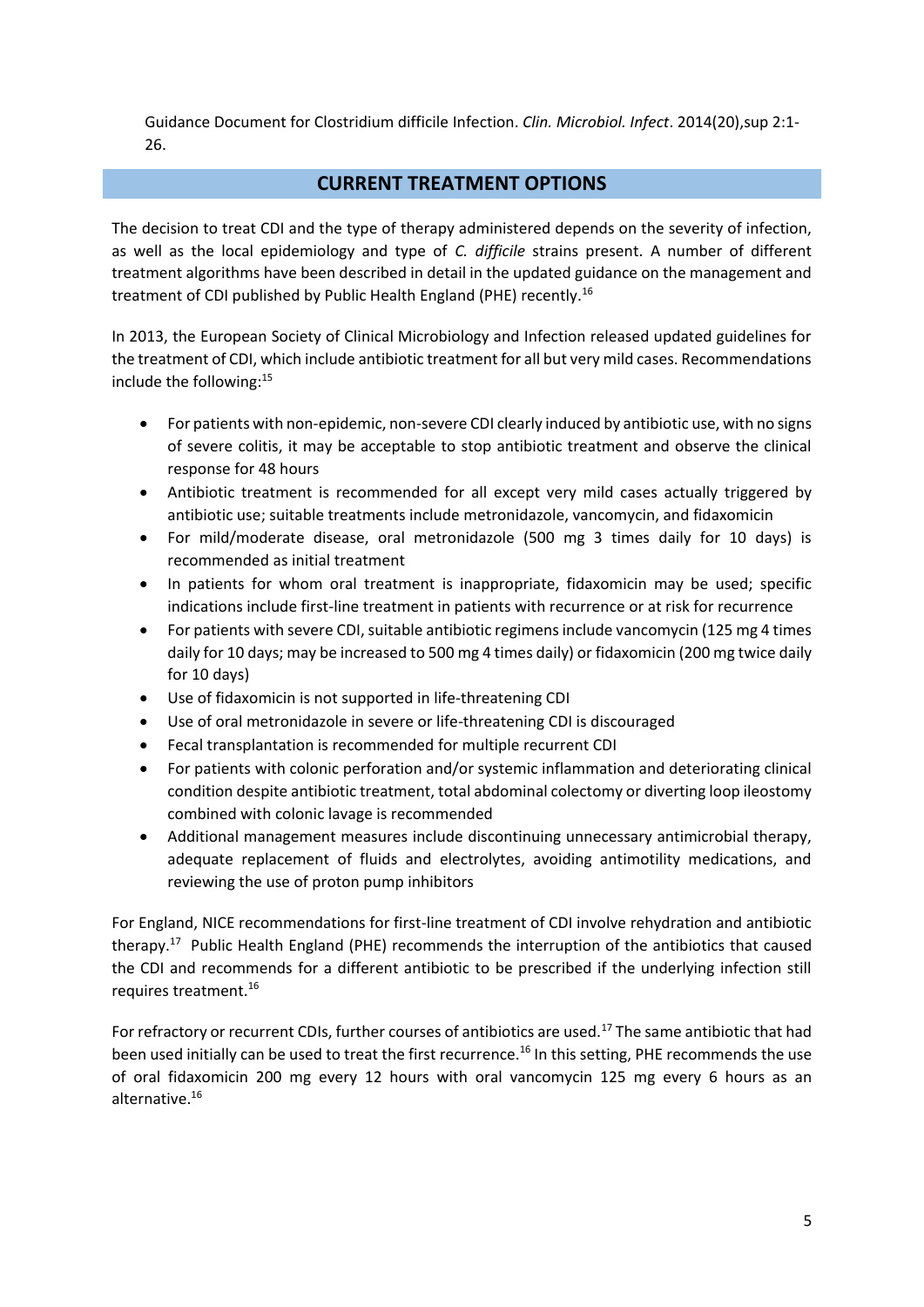<span id="page-5-0"></span>With regards faecal microbiota transplant for patients with recurrent CDIs, NICE has issued an interventional procedure guidance to the NHS in England, Wales, Scotland and Northern Ireland,<sup>17</sup> however full clinical guidelines have not been issued yet.

| <b>EFFICACY and SAFETY</b>        |                                                                                                                                                                                                                                                                                                                                                                                                                                                                                                                         |  |  |
|-----------------------------------|-------------------------------------------------------------------------------------------------------------------------------------------------------------------------------------------------------------------------------------------------------------------------------------------------------------------------------------------------------------------------------------------------------------------------------------------------------------------------------------------------------------------------|--|--|
| <b>Trial</b>                      | PUNCHCD3, NCT03244644, phase III                                                                                                                                                                                                                                                                                                                                                                                                                                                                                        |  |  |
| <b>Sponsor</b>                    | Rebiotix Inc                                                                                                                                                                                                                                                                                                                                                                                                                                                                                                            |  |  |
| <b>Status</b>                     | ongoing                                                                                                                                                                                                                                                                                                                                                                                                                                                                                                                 |  |  |
| Source of<br><b>Information</b>   | Trial registry <sup>3</sup>                                                                                                                                                                                                                                                                                                                                                                                                                                                                                             |  |  |
| Location                          | <b>United States</b>                                                                                                                                                                                                                                                                                                                                                                                                                                                                                                    |  |  |
| <b>Design</b>                     | Randomised, placebo-controlled                                                                                                                                                                                                                                                                                                                                                                                                                                                                                          |  |  |
| <b>Participants</b>               | N=270 (planned); aged 18 or over; at least two recurrences after a primary<br>episode and has completed at least two rounds of standard-of-care oral<br>antibiotic therapy or had at least two episodes of severe CDI resulting in<br>hospitalization within the last year; positive stool test for the presence of<br>toxigenic C. difficile within 30 days prior to or on the date of enrolment;<br>currently taking or was just prescribed antibiotics to control CDI related<br>diarrhoea at the time of enrolment. |  |  |
| <b>Schedule</b>                   | Randomised to enema of a microbiota suspension in a 0.9% sodium chloride<br>irrigation USP solution and cryoprotectant or placebo (doses not specified).                                                                                                                                                                                                                                                                                                                                                                |  |  |
| Follow-up                         | Follow up for up to 6 months after completing study treatment.                                                                                                                                                                                                                                                                                                                                                                                                                                                          |  |  |
| Primary<br><b>Outcomes</b>        | Efficacy (defined as the absence of C. difficile diarrhoea without the need for<br>retreatment)                                                                                                                                                                                                                                                                                                                                                                                                                         |  |  |
| Secondary                         | Number of adverse events;                                                                                                                                                                                                                                                                                                                                                                                                                                                                                               |  |  |
| <b>Outcomes</b>                   | Health Related Quality of Life (HRQoL)                                                                                                                                                                                                                                                                                                                                                                                                                                                                                  |  |  |
| <b>Key Results</b>                |                                                                                                                                                                                                                                                                                                                                                                                                                                                                                                                         |  |  |
| <b>Adverse effects</b><br>(AEs)   |                                                                                                                                                                                                                                                                                                                                                                                                                                                                                                                         |  |  |
| <b>Expected</b><br>reporting date | Study estimated completion date reported as September 2018                                                                                                                                                                                                                                                                                                                                                                                                                                                              |  |  |

# **ESTIMATED COST and IMPACT**

#### **COST**

The cost of RBX-2660 is not yet known.

#### **IMPACT – SPECULATIVE**

#### **IMPACT ON PATIENTS AND CARERS**

- ☐ Reduced mortality/increased length of survival
- $\boxtimes$  Reduced symptoms or disability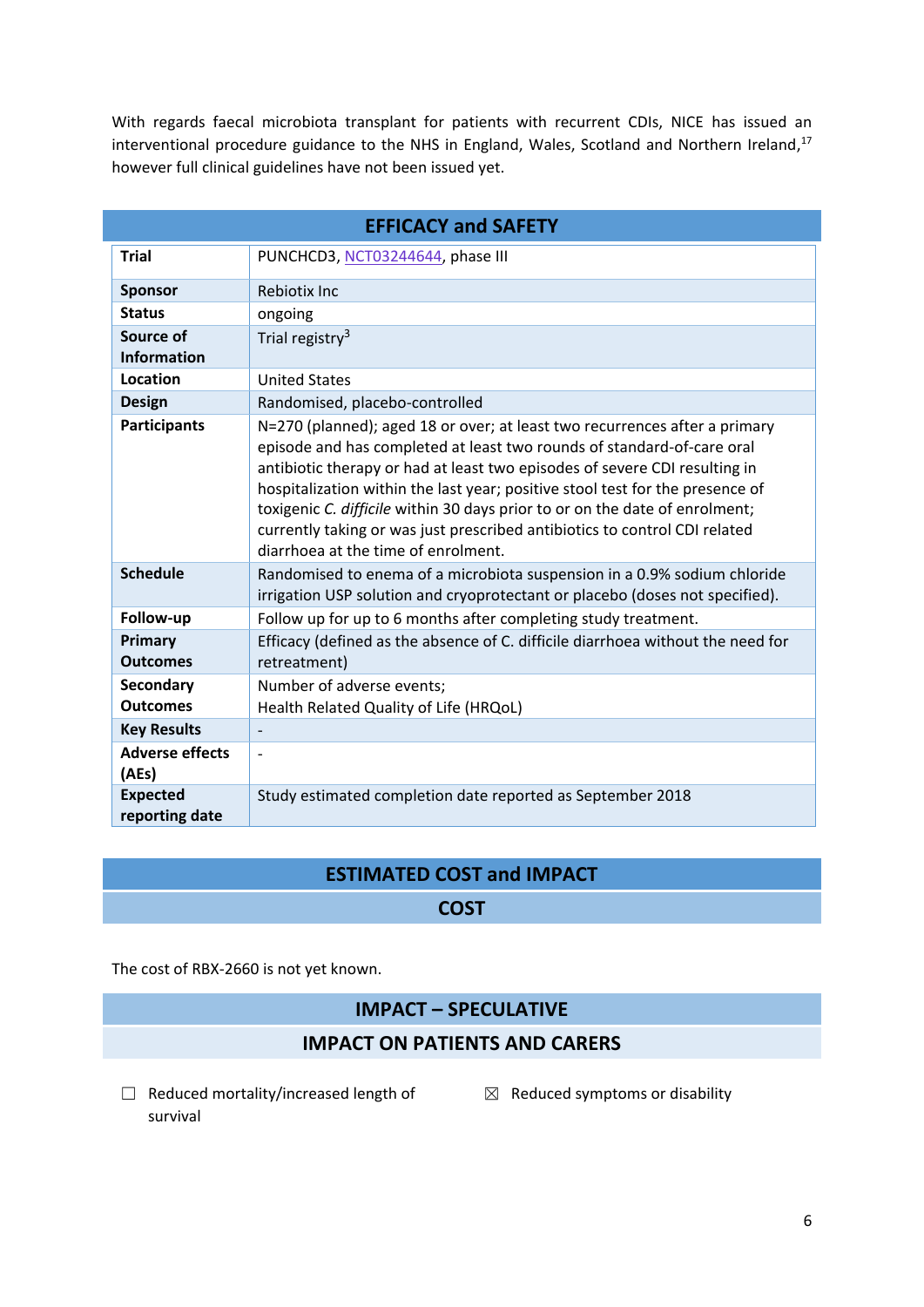□ Other □ No impact identified

#### **IMPACT ON HEALTH and SOCIAL CARE SERVICES**

|                                               | Increased use of existing services                            |   | $\boxtimes$ Decreased use of existing services |  |
|-----------------------------------------------|---------------------------------------------------------------|---|------------------------------------------------|--|
|                                               | Re-organisation of existing services                          |   | Need for new services                          |  |
|                                               | Other                                                         |   | None identified                                |  |
| <b>IMPACT ON COSTS and OTHER RESOURCE USE</b> |                                                               |   |                                                |  |
|                                               | Increased drug treatment costs                                |   | Reduced drug treatment costs                   |  |
| Other increase in costs                       |                                                               |   | Other reduction in costs                       |  |
| $\boxtimes$                                   | Other: uncertain unit cost compared to<br>existing treatments |   | None identified                                |  |
| <b>OTHER ISSUES</b>                           |                                                               |   |                                                |  |
|                                               | Clinical uncertainty or other research                        | ⊠ | None identified                                |  |

#### **REFERENCES**

<sup>1</sup> GlobalData. RBX-2660. Available from<https://pharma.globaldata.com/> [Accessed 4 December 2017, log in required]

<sup>2</sup> Kelly CP. Can we identify patients at high risk of recurrent Clostridium difficile infection? Clinical Microbiology and Infection. 2012. 18(supp6):21-27. Available from

<http://www.sciencedirect.com/science/article/pii/S1198743X14608442> [Accessed 5 December 2017] <sup>3</sup> ClinicalTrials.gov. *Microbiota Restoration Therapy for Recurrent Clostridium Difficile Infection (PUNCHCD3).* Available fro[m https://clinicaltrials.gov/ct2/show/NCT03244644](https://clinicaltrials.gov/ct2/show/NCT03244644) [Accessed 5 December 2017]

<sup>4</sup> US Food and Drug Administration. Orphan Drug Designations and Approvals: Fecal microbiota. Available from <https://www.accessdata.fda.gov/scripts/opdlisting/oopd/detailedIndex.cfm?cfgridkey=421013> [Accessed 5 December 2017]

<sup>5</sup> Global Data. Drug Overview RBX-2660. Available from:

question identified

1

<https://pharma.globaldata.com/ProductsView.aspx?id=RMT&ProductId=269205&ProductType=0,1> [Accessed on 14 December 2017]

<sup>6</sup> Theriot CM, Young VB. Interaction between the gastrointestinal microbiome and *Clostridium difficile. Annual Review of Microbiology.* 2015. 69:445-61. Available from

<http://www.annualreviews.org/doi/pdf/10.1146/annurev-micro-091014-104115> [Accessed 5 December 2017]